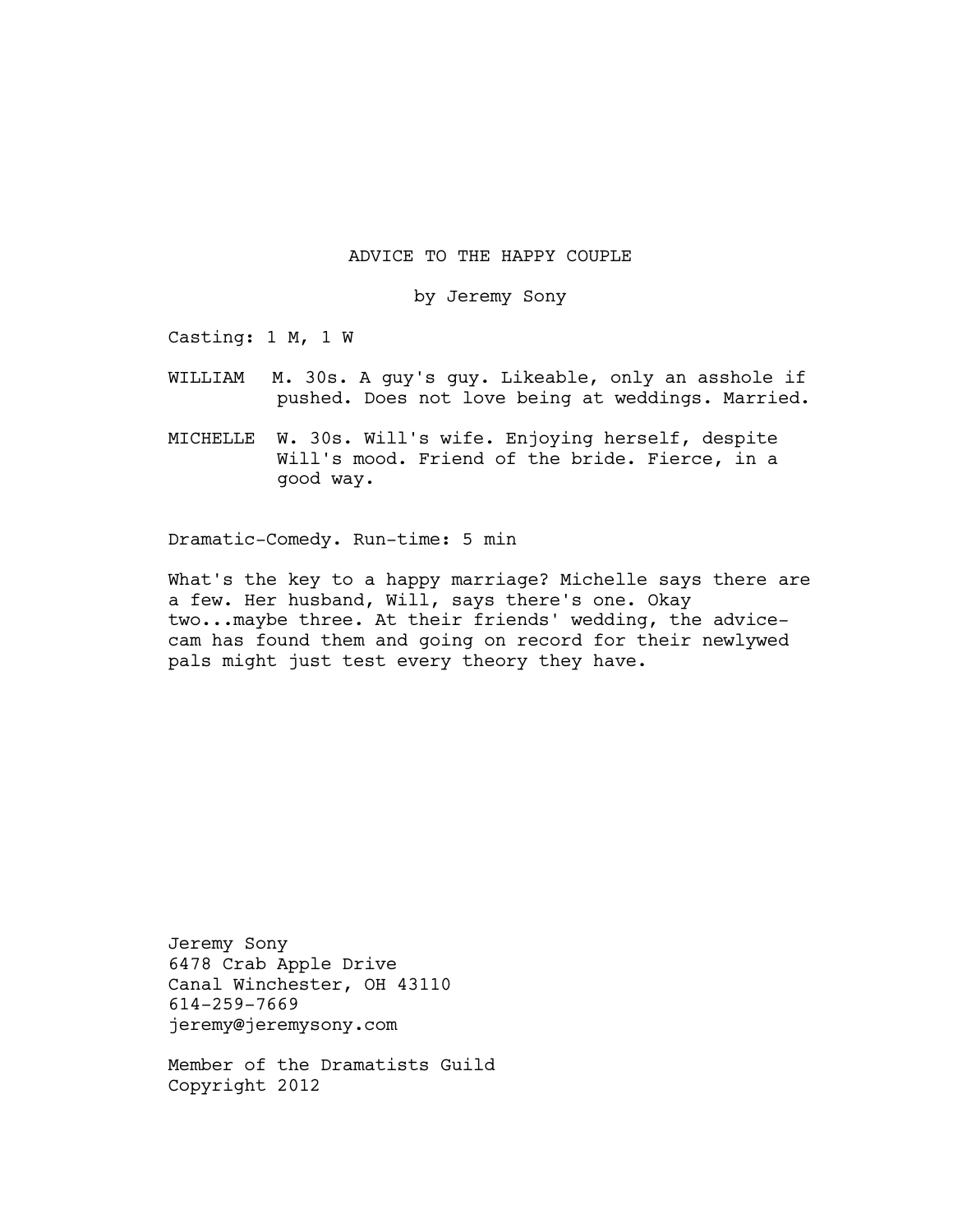# ADVICE TO THE HAPPY COUPLE

AT RISE: WILLIAM and MICHELLE stand together. SHE's facing the audience. HE's looking off-stage. They each have a drink in their hand. Dressed for a wedding reception.

### **MTCHELLE**

Hi Justine, hi Gabe! Welcome back from your honeymoon, Mr. and Mrs. Hunter! Will, say congratulations.

WILLIAM What? Oh, shit, are you recording?

#### MICHELLE

Can we start over?

(LIGHTS FADE.)

(LIGHTS RISE. THEY are both aware of the camera now and face the audience.)

# MICHELLE (cont'd)

You guys looked amazing today, Justine -- the dress, the music, it's all so beautiful. Gabe, you've got a special girl there, take good care. Congratulations!

### WILLIAM

There's no point to this. I mean, why are we talkin' into a camera? We're AT the reception. I can see them.

#### MICHELLE

Because they hired -- Steve, right? Yeah? -- because Steve's recording the guests offering congratulations...

### WILLIAM

...and advice to the happy couple. Ohhh, right. (Dead serious) Run, Gabe. Fucking run and don't look back.

MICHELLE

Wow. That's why I love my husband. Look at that, my funnybone? Completely tickled.

# WILLIAM

Hey, I didn't want to be here. I "forever held my peace" at the ceremony.

(MORE)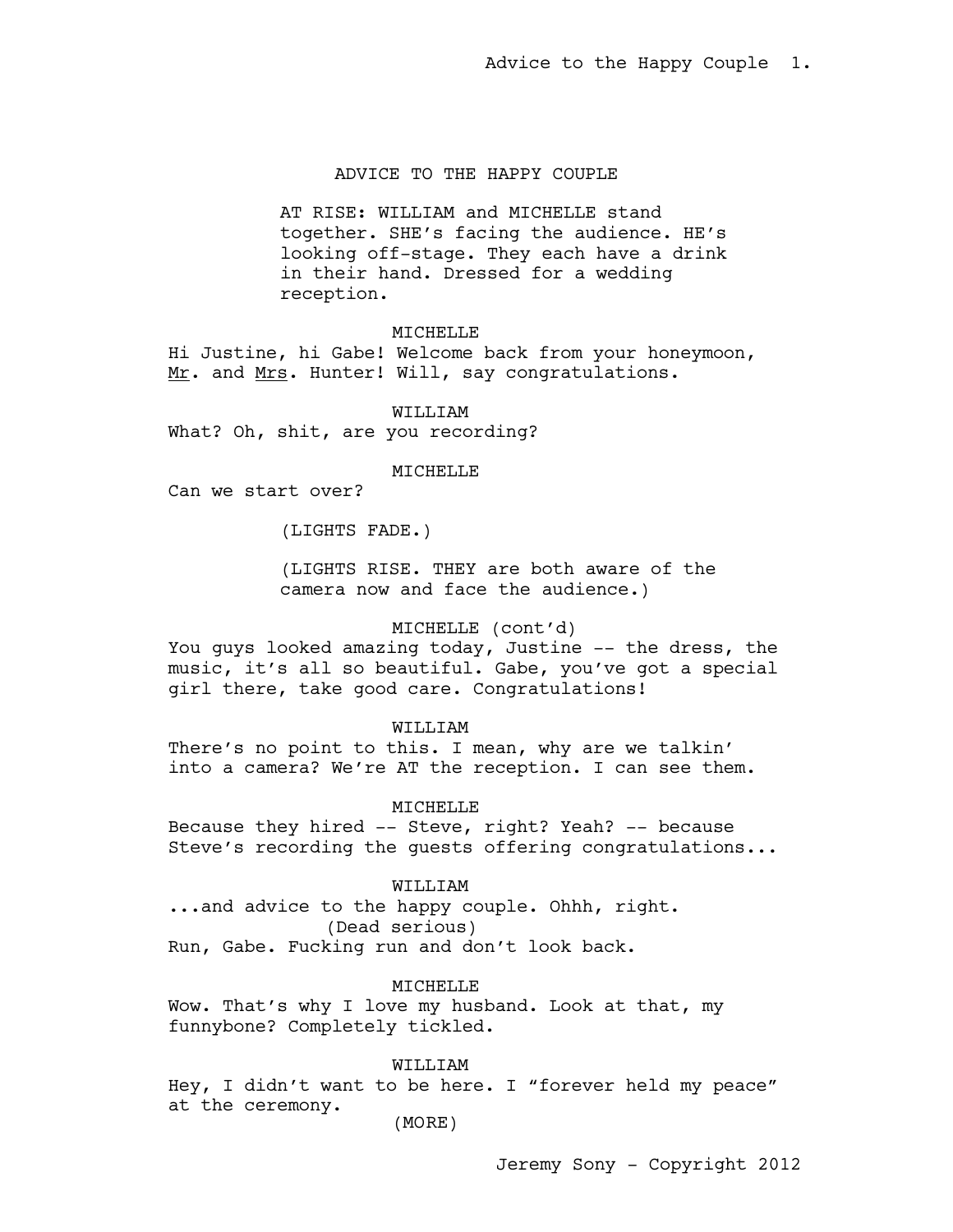Gabe's happy, God bless, but I am not gonna go on record endorsing him marrying that evil bitch. WILLIAM (cont'd)

### MICHELLE

Justine is my friend and her only flaw, that I can see, is a horrid taste in flowers. So Steve? We're going to try this again, and Will, the word 'congratulations' better pass through your lips, or you won't be tickling ANY of this  $-$ (gestures to herself) -- got that, sweetie? (Beat, then to camera) Can we start over?

(LIGHTS FADE.)

(LIGHTS RISE.)

WILLIAM

Gabe! My man! Sláinte on the nuptials! And Justine, Justine, what can I say, you --

**MTCHELLE** 

-- look ravishing. Everything is just perfect --

WILLIAM

Especially the flowers, don't you just love the flowers?

### MICHELLE

The flowers are so... you, they are, they're just... you know, we're so glad we could share in your special day --

## WILLIAM

Fuckin' thrilled.

#### MICHELLE

(letting that go)

I bet the honeymoon was amazing. Pictures, okay?

## WILLIAM

Back from the honeymoon, you guys are gonna want some advice, for the record. That's why we're spouting into a camera, am I right?

#### MICHELLE

Right, yes. How about the secret to a happy marriage?

#### WILLIAM

Why hold back?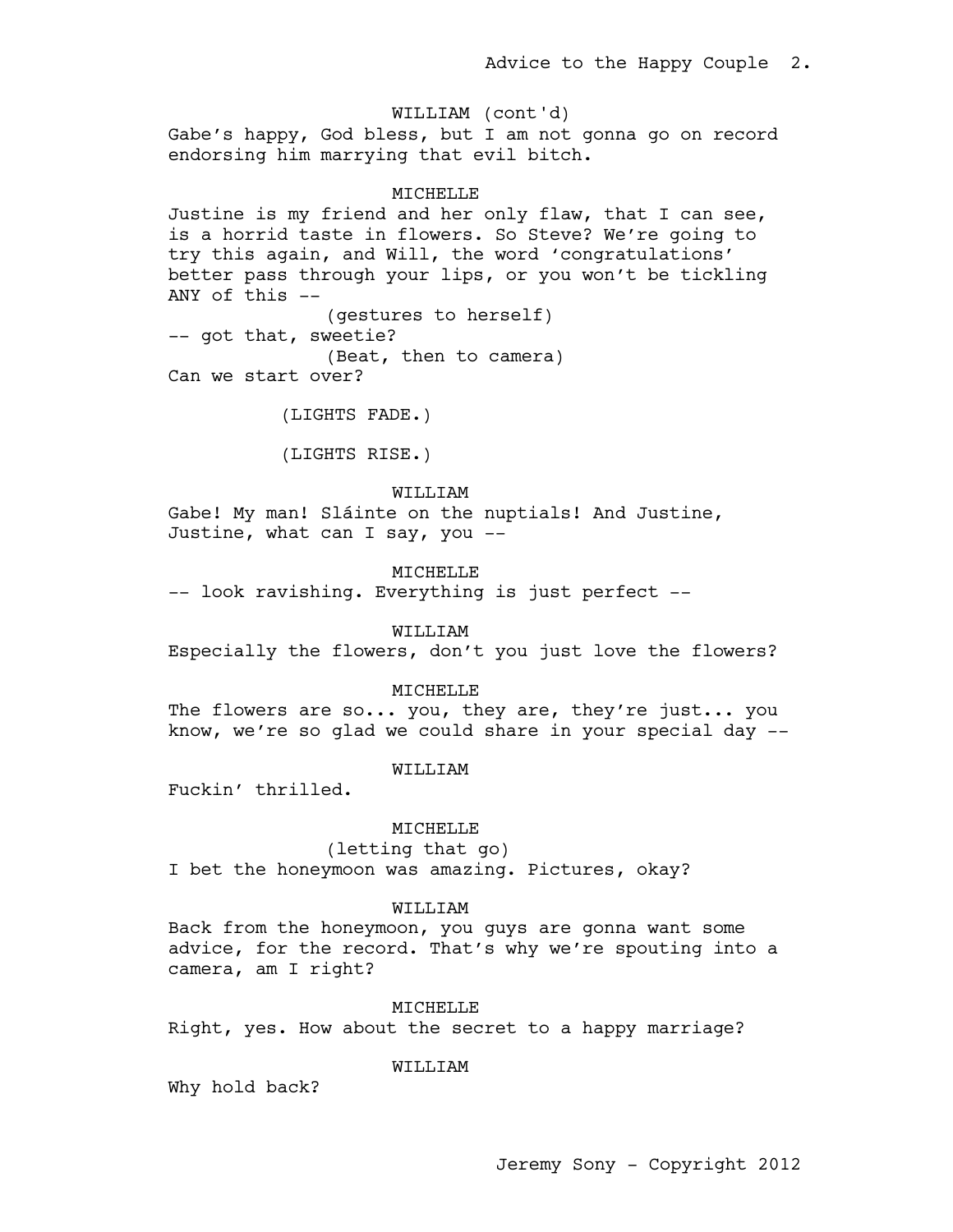MICHELLE

I'd say there are a few key things --

WILLIAM -- I think there's probably just one.

#### MICHELLE

Just one?

# WILLIAM

Well, two really. Okay three. One is: communication is the glue that holds a marriage together.

### MTCHELLE

That's pretty much one of my key notes, so I think we all agree on communicating.

### WILLIAM

Number two is don't marry an evil bitch --

MICHELLE

William! ... Okay, Steve? Yeah, can we just -- cut --

# WILLIAM

No, no, keep rolling -- that's common knowledge, not marrying an evil bitch. It's like saying the world is round.

### MICHELLE

Okay, whatever THIS is, you, not my sweet husband Will, left field is that way and you can go right back where you came from.

### WILLIAM

Yeah, well if Gabe knew what I know, then he'd know that I'm justified in using the "evil bitch" moniker.

#### MICHELLE

And what exactly do you think you know?

### WILLIAM

#### (Pause)

Glue is precarious. You don't put enough glue in, things dry up -- get brittle -- they break apart. No glue. Center can't hold. Flip that. Too much glue. Pouring in, drowning the marriage. It overflows and gets sticky.

#### MICHELLE

Steve, are you getting all this? I have no idea what he's saying.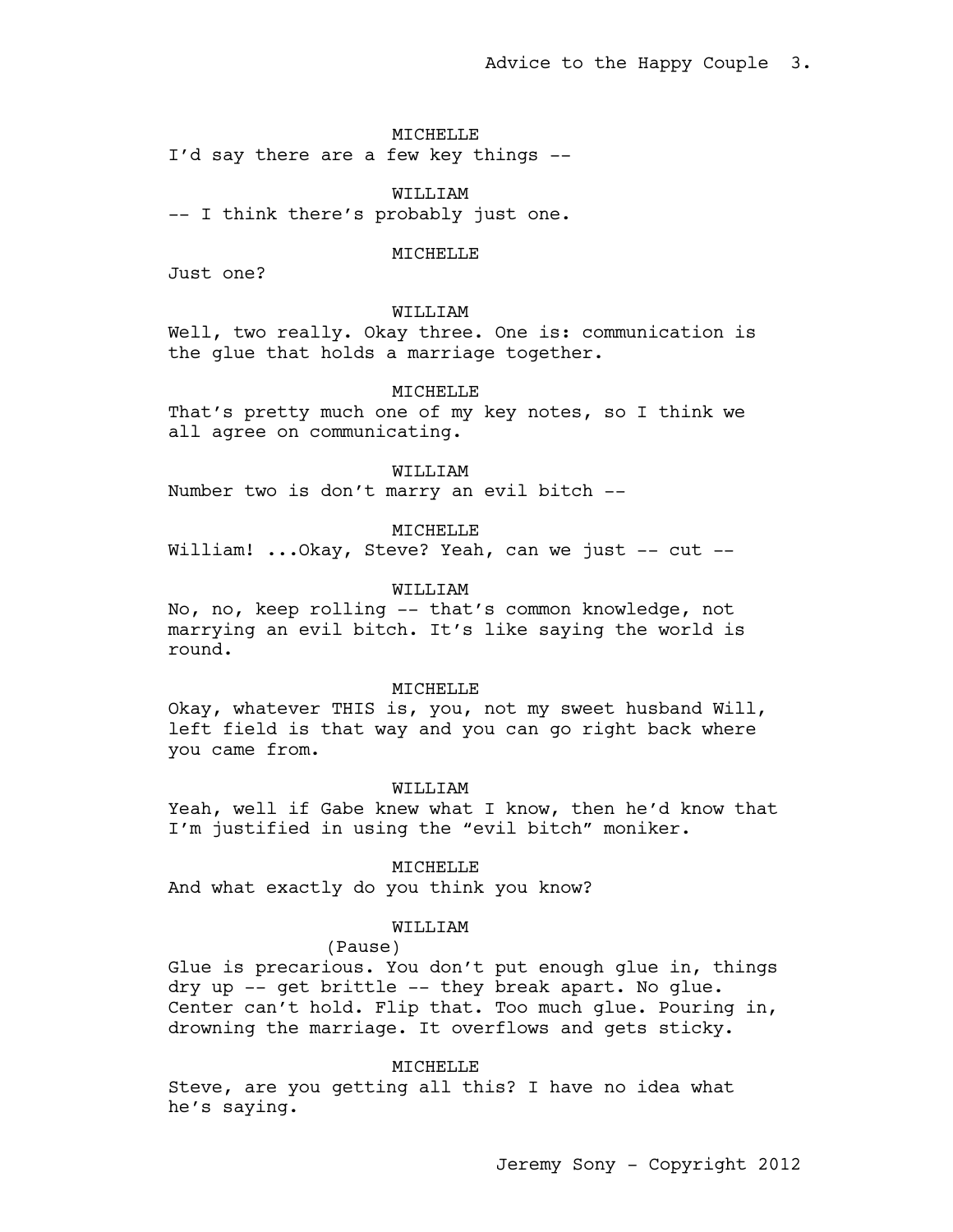### WILLIAM

I'm saying it's about to get sticky. Michelle -- I didn't want to do this here, this is why I didn't want to come to this farce of wedding --

#### **MTCHELLE**

Do what?

## WILLIAM

Michelle. We need to talk.

MICHELLE

If you're about to drop the D word, I swear to God --

WILLIAM

No, no! No. I'm not -- I don't want... Michelle, I love you, I do. This is about Justine. Please don't be mad.

MICHELLE

You've already called her an evil bitch, what's left?

WILLIAM

She's a two-timing skank who spent her engagement year bouncing from man to man.

#### **MTCHELLE**

And you know this how?

#### WILLIAM

I told you it was about to get sticky.

MICHELLE

Okay... whoa... wait. Did you bounce with that bitch?

(Pause.)

# WILLIAM (to MICHELLE) I'm sorry, can we start over?

(MICHELLE exits, pissed. WILLIAM looks back at the audience.)

# WILLIAM (cont'd)

She, um...yeah, alright. So... Gabe. Justine. Can't tell you what a pleasure it's been. Justine, you know. Um... how about I'll leave you two with this triforce of advice: Don't marry an evil bitch. Don't fuck around. And you know, the glue thing. Gabe, since you broke that first one and Justine obliterated the second, with me... I guess that just leaves communication.

(MORE)

Jeremy Sony - Copyright 2012